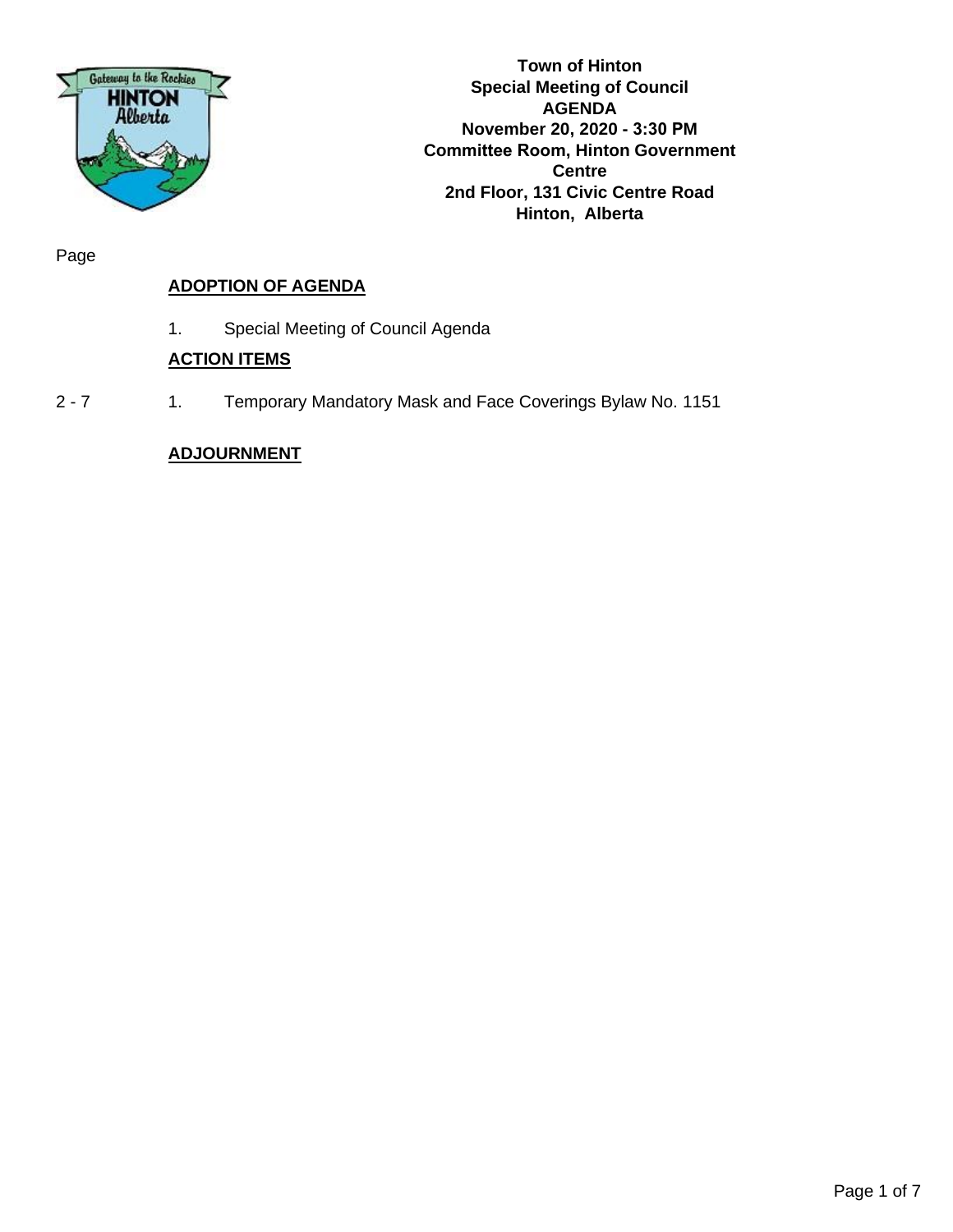

### **TEMPORARY MANDATORY MASK AND FACE COVERINGS BYLAW NO. 1151 OF THE TOWN OF HINTON IN THE PROVINCE OF ALBERTA TO REGULATE SAFETY, HEALTH, WELFARE AND PROTECTION OF PEOPLE AND PROPERTY IN THE TOWN OF HINTON**

A Bylaw of the Town of Hinton in the Province of Alberta, pursuant to the provisions of the *Municipal Government Act*, being Chapter M-26 of the Statutes of Alberta 2000 and amendments thereto, to establish the mandatory use of facial coverings in all publicly accessible places.

**WHEREAS** pursuant to section 7 of the *Municipal Government Act* (RSA 2000, cM-26), a Council of a Municipality may pass bylaws respecting:

- a) the safety, health and welfare of people and the protection of people and property;
- b) people, activities and things in, on or near a public place or place that is open to the public;
- c) business, business activities and persons engaged in business.

**WHEREAS** on March 11, 2020 the World Health Organization declared a global pandemic related to the novel coronavirus and the spread of COVID-19, which pandemic remains a health risk;

**WHEREAS** the World Health Organization, the Chief Public Health Officer for Canada and the Chief Medical Officer of Health for Alberta have identified face coverings as a means to reduce the spread of the COVID-19 virus;

**AND WHEREAS** Council considers it expedient and desirable for the safety, health and welfare of the residents of Hinton and the visiting public to make compulsory the wearing of face coverings in Public Places and in Public Transportation Vehicles, subject to the exceptions and circumstances set out in this Bylaw.

**NOW THEREFORE** the Municipal Council of the Town of Hinton, in the Province of Alberta, duly assembled, enacts as follows:

# **1. TITLE**

1.1 This Bylaw may be cited as the Temporary Mandatory Mask and Face Coverings Bylaw.

# **2. DEFINITIONS**

- 2.1 "Face Covering" means a medical or non-medical mask or other face covering that fully covers the nose, mouth, and chin, but excludes a mask with an exhalant valve.
- 2.2 "MGA" means the *Municipal Government Act,* RSA 2000, C. M-26, and associated regulations, as amended.
- 2.3 "Municipal Tag or Violation Tag" means a tag or similar document used by the Town, pursuant to the *Municipal Government Act* and the regulations thereunder.

2.4 "Peace Officer" means a person appointed as such by the Town of Hinton to enforce the Temporary Mandatory Mask and Face Coverings Bylaw No. 1151 **Page 2 of 7** Page 2 of 7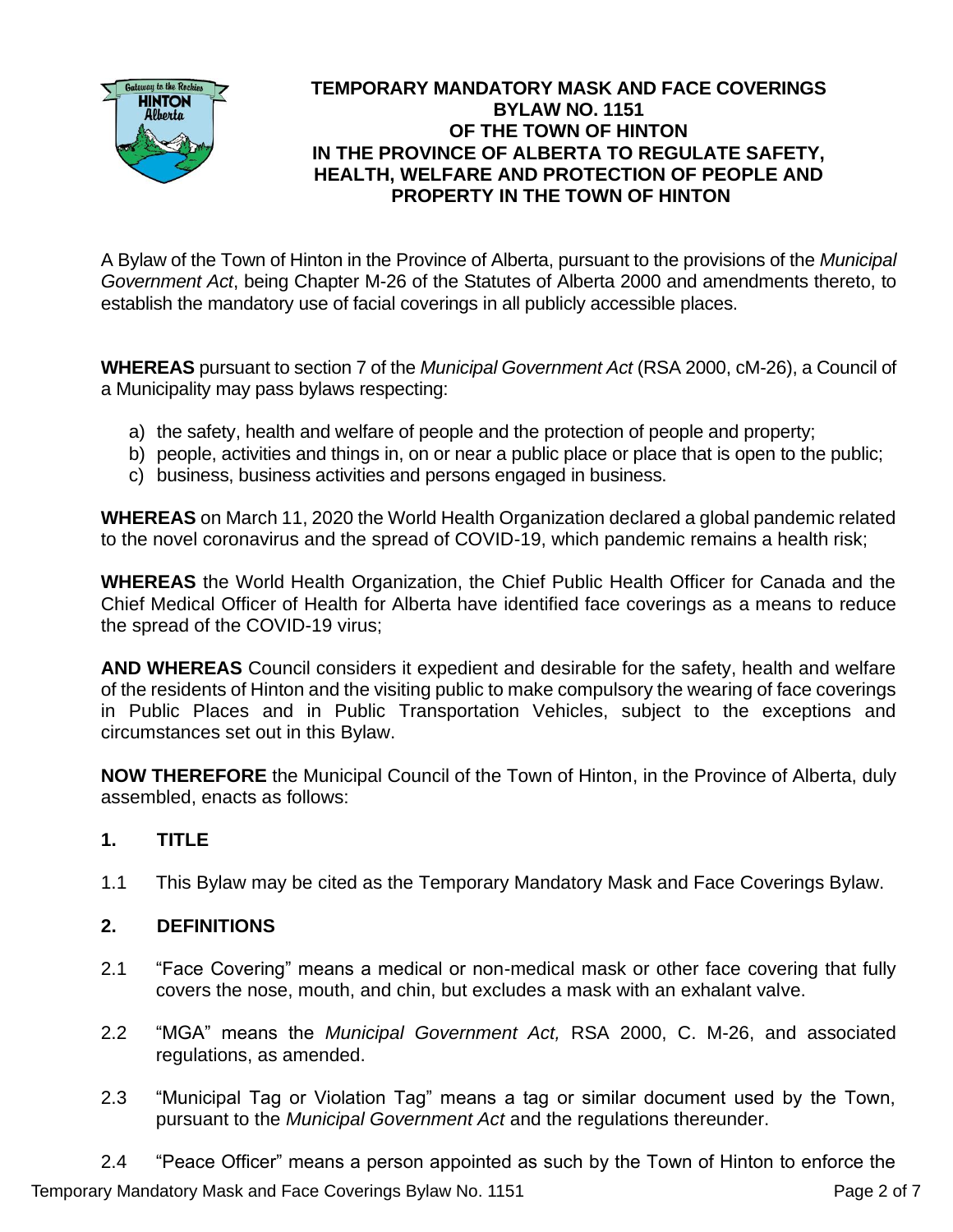provisions of this Bylaw; also means any Bylaw Enforcement Officer or RCMP Officer.

- 2.5 "Public Place" means any property, whether publicly or privately owned, to which members of the public have access as of right or by express or implied invitation, whether on payment of any fee or not.
- 2.6 "Public Transportation Vehicle" means a bus, taxi, or other vehicle used for the transportation of people upon the payment of a fee.
- 2.7 "Town" means the Town of Hinton, Alberta.
- 2.8 "Town Manager" means the Chief Administrative Officer or designate, appointed pursuant to the Municipal Government Act.
- 2.9 "Violation Ticket" means a ticket issued pursuant to the *Provincial Offences Procedure Act* and the regulations thereunder.

### **3. REGULATION OF TEMPORARY MANDATORY MASK AND FACE COVERINGS BYLAW**

3.1 All persons shall always wear a Face Covering while in an indoor, enclosed, or substantially enclosed Public Place or in any Public Transportation Vehicle.

#### 4. **EXEMPTIONS**

- 4.1 Section 3.1 shall not apply to the following persons:
	- 4.1.1 persons under two (2) years of age;
	- 4.1.2 persons who are unable to place, use, or remove Face Coverings without assistance;
	- 4.1.3 persons providing care or assistance to a person with a disability where a Face Covering would hinder that caregiving or assistance;
	- 4.1.4 persons consuming food or drink in a designated seating area or as part of a religious or spiritual ceremony;
	- 4.1.5 persons engaging in aquatic activities or physical exercise; or
	- 4.1.6 persons engaging in services that require the temporary removal of a Face Covering;
	- 4.1.7 persons unable to wear a face covering due to a mental or physical concern or limitation, or protected ground under the *Alberta Human Rights Act;*
	- 4.1.8 A person with a medical condition, including breathing or cognitive difficulties, or a disability, that prevents them from safely wearing a face covering;
	- 4.1.9 A person who is hearing impaired, or communicating with a person who is hearing impaired, where the ability to see the mouth is essential for communication;
	- 4.1.10 A person who is employed by, or is an agent of, the Operator of an Enclosed Public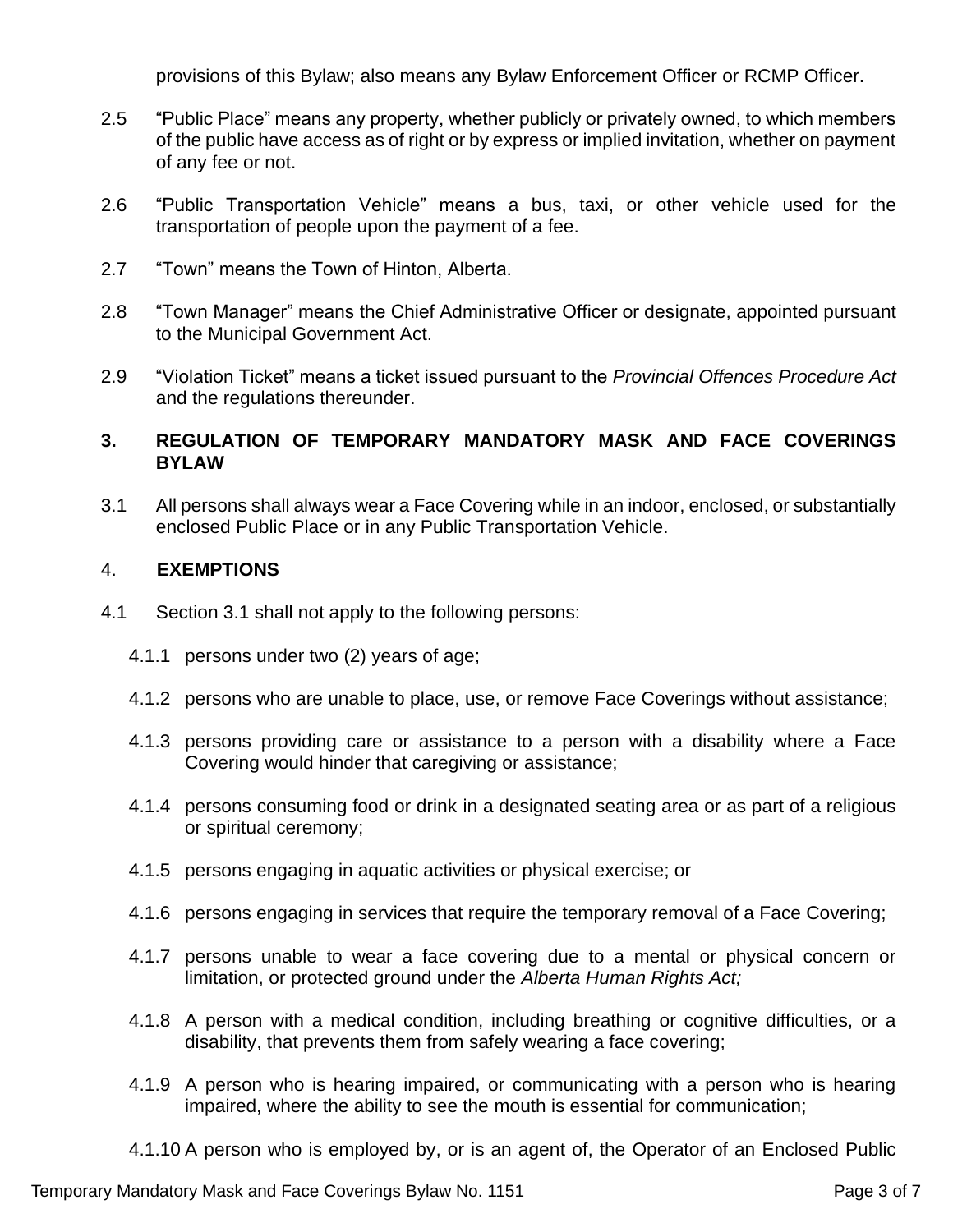Space is not obligated to wear a Mask while:

- 4.1.10.1 In an area of the premises that is not designated for public access; or
- 4.1.10.2 When located either within or behind a physical barrier including but not limited to a plexiglass barrier.
- 4.2 Section 3.1 shall not apply to the following locations:
	- 4.2.1 schools and other educational facilities;
	- 4.2.2 hospitals and health care facilities;
	- 4.2.3 childcare facilities; or
	- 4.2.4 areas exclusively accessed or used by the Public Place's employees or the operators of a Public Transportation Vehicle, provided that physical barriers or physical distancing practices are implemented between any person not required to wear a Face Covering under this exemption and any other person.

# 5. **ENFORCEMENT**

- 5.1 A person is guilty of an offence under this Bylaw if:
	- 5.1.1 They contravene the provisions of this Bylaw.
	- 5.1.2 They obstruct or hinder any person in the exercise or performance of the person's powers and duties under this Bylaw.
- 5.2 Penalties:
	- 5.2.1 A person who is guilty of an offence is liable for a fine pursuant to Schedule "A" and issued in accordance with the MGA.
- 5.3 Municipal Tag:
	- 5.3.1 A Peace Officer is hereby authorized to issue a Municipal Tag to any person who the Peace Officer believes has contravened any provision of this Bylaw.
	- 5.3.2 A Municipal Tag may be issued:
	- 5.3.2.1 personally;
	- 5.3.2.2 by mailing a copy to such person at their last known municipal address; or
	- 5.3.2.3 by leaving it at the last known municipal address for such person.
	- 5.3.3 The Municipal Tag shall state:
	- 5.3.3.1 the name of the person;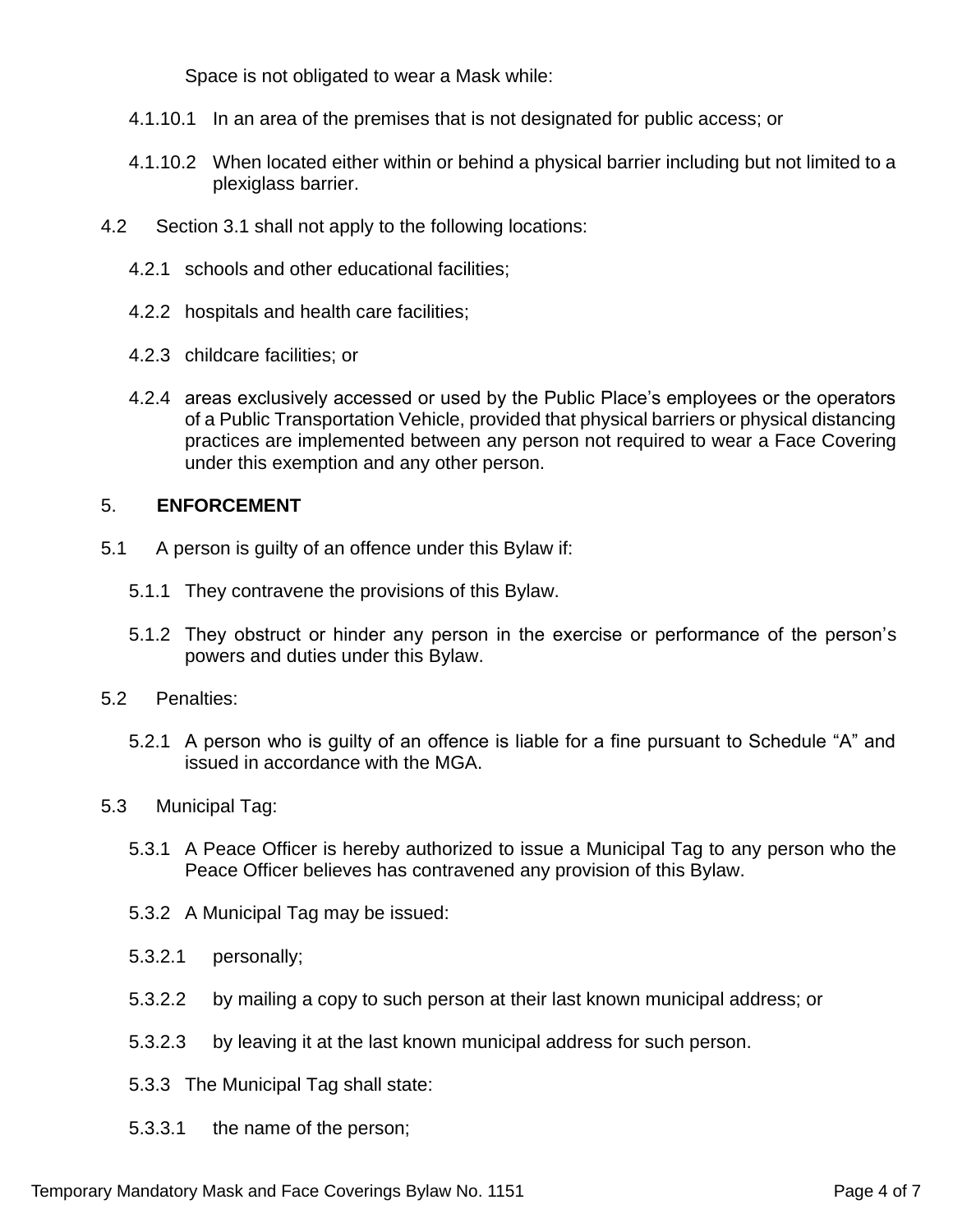- 5.3.3.2 the offence;
- 5.3.3.3 the specified penalty amount established by this Bylaw for the offence.
- 5.4 Violation Ticket:
- 5.4.1 A Peace Officer is hereby authorized to issue a Violation Ticket pursuant to the *Provincial offences Procedure Act* to any person who the Peace Officer believes has contravened any provision of this Bylaw.

#### **6. INTERPRETATION**

- 6.1 Wherever the provisions of this Bylaw are, or have deemed to be at variance with each other, the more restrictive of the provisions shall apply.
- 6.2 References to provisions of statutes, rules or regulations shall be deemed to include references to such provisions as amended, modified, or re-enacted from time to time.
- 6.3 Nothing in this Bylaw relieves any person from compliance with any other bylaw or applicable federal or provincial law, regulation, or enactment.
- 6.4 The use of headings is for convenience of reference only and shall not be construed so as to affect the interpretation of this bylaw.

### 7. **SEVERABILITY**

7.1 If any portion of this Bylaw is found by a court of competent jurisdiction to be invalid, such portion shall be severed from the Bylaw, and the remainder is to remain valid.

#### 8. **ENACTMENT**

- 8.1 The provisions of this Bylaw may only be enacted by the Town Manager when there are more than ten (10) active cases of COVID-19 within the Town of Hinton or is designated as an enhanced region classification as per the Province of Alberta.
- 8.1.1 The Emergency Advisory Committee will be advised of the Town Manager's decision to enact this Bylaw, immediately and prior to any public announcement being made.
- 8.1.2 This Bylaw will be reviewed bi-weekly at the regular meeting of Council and the second standing committee meeting. The Emergency Advisory Committee can also advise Council to call a special meeting.

## **EFFECTIVE DATE**

This Bylaw comes into force on the day it is passed.

TEMPORARY MANDATORY MASK AND FACE COVERINGS BYLAW 1151 and amendments thereto are hereby rescinded.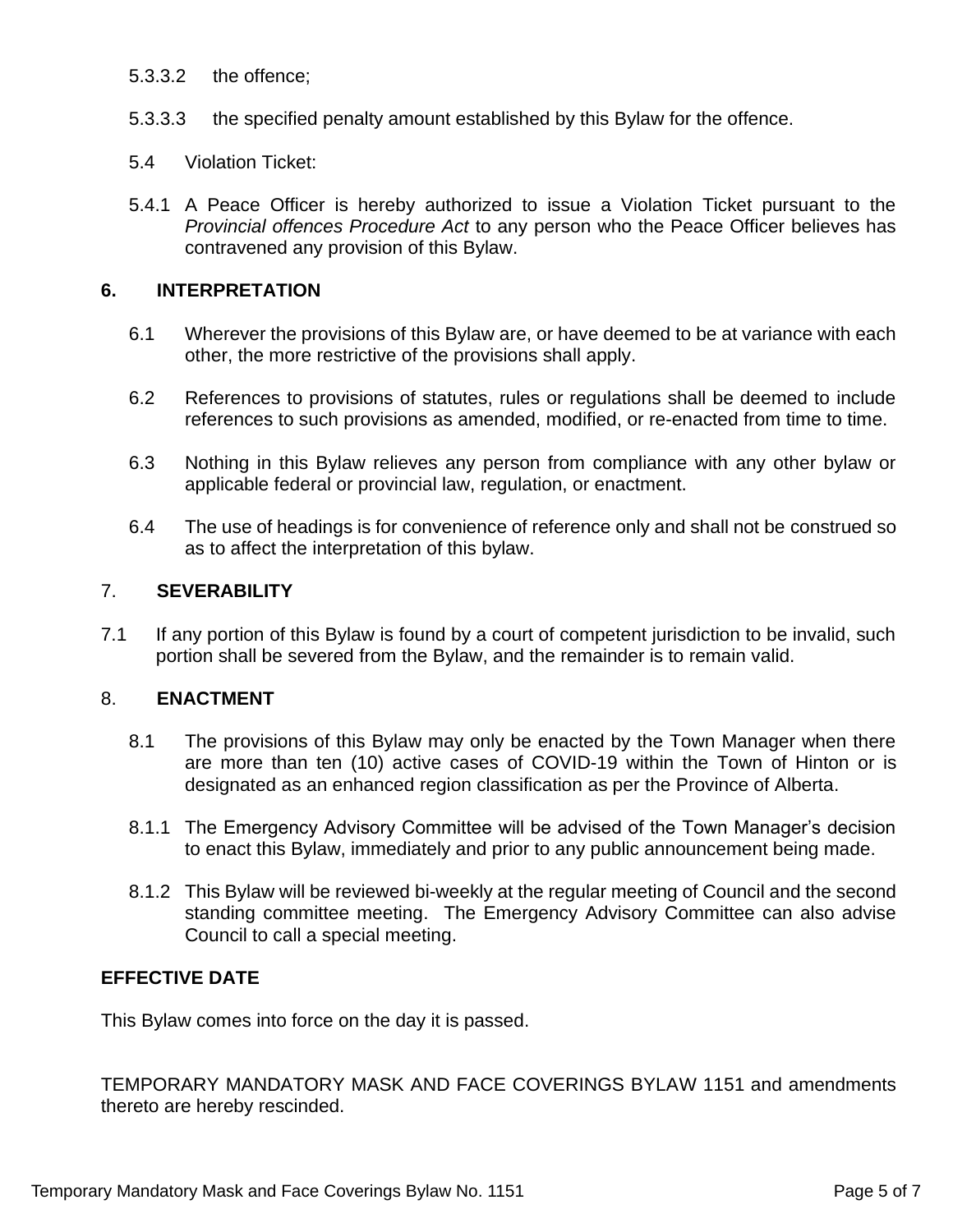READ A FIRST TIME THIS \_\_\_\_\_\_\_\_\_\_\_DAY OF \_\_\_\_\_\_\_\_\_\_\_\_\_\_\_\_\_\_\_\_\_\_\_, 2020.

READ A SECOND TIME THIS \_\_\_\_\_\_\_\_\_ DAY OF \_\_\_\_\_\_\_\_\_\_\_\_\_\_, 2020.

READ A THIRD TIME THIS \_\_\_\_\_\_\_\_\_\_\_\_ DAY OF \_\_\_\_\_\_\_\_\_\_\_\_\_\_\_, 2020.

**MAYOR** 

DIRECTOR OF CORPORATE SERVICES